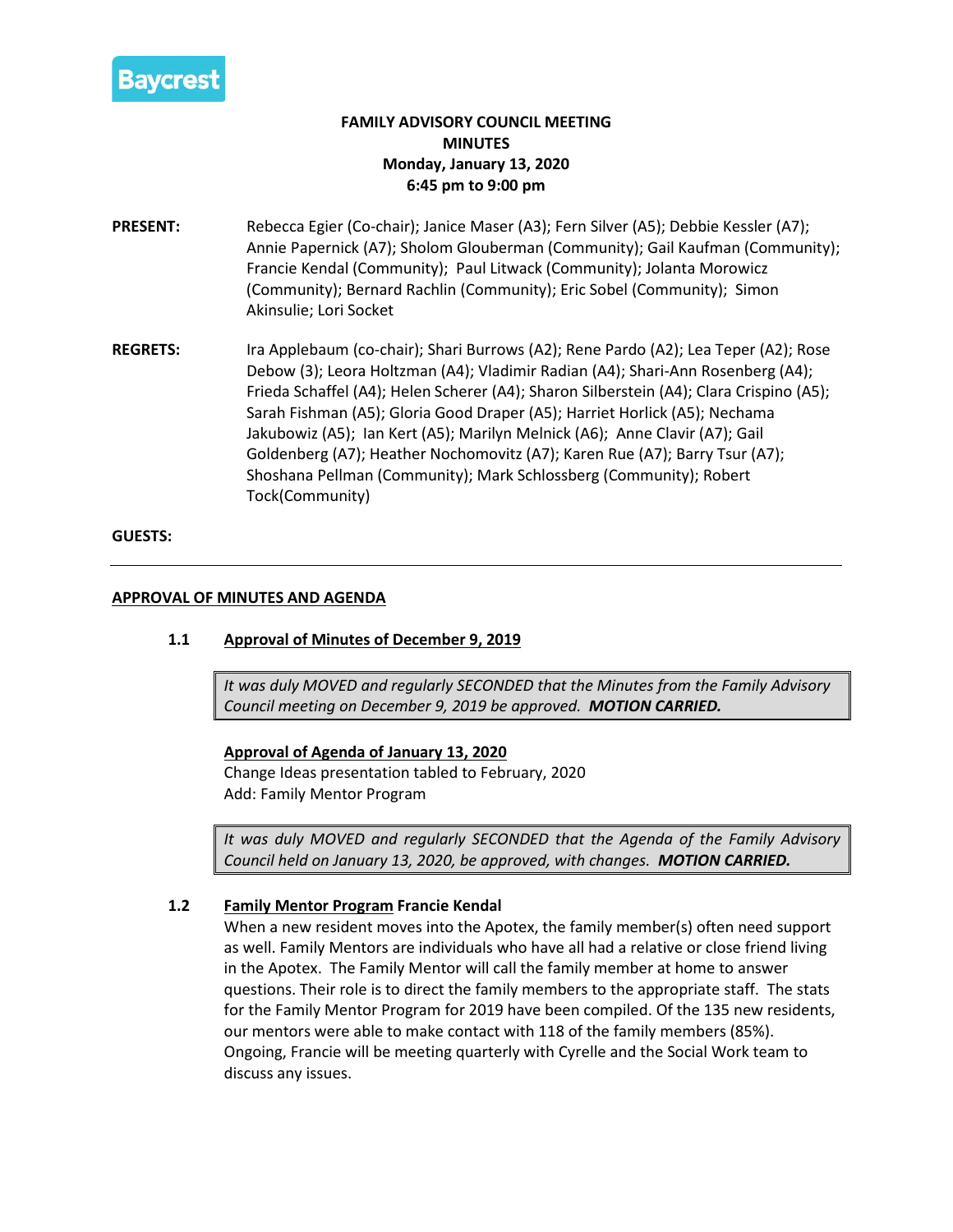## **1.3 Apotex Update Simon Akinsulie**

#### Accreditation

We have started preparation work for Accreditation. The survey will be conducted in the end of April 2020, again in November and then in 2022. We are currently updating the policies in the Apotex. As well, we are talking to staff and each week there is a theme. The theme for this week is 2 client identifiers.

#### Food Expo

We held a food expo last week to review the menu for winter and spring, including different textures. At the food expo, residents and guests were able to sample foods from the new menu. About 160 people came through the food expo. The proposed menu included both items which were popular in past menus and new recipes.

#### Mandatory Programs

The mandatory programs in the Apotex are all being refreshed. Mandatory programs are programs required by the legislation. WE are currently working on updating the falls program. We are monitoring the SQLI data which compares us to other long term care facilities. The areas where we are not trending well are 1) the use of antipsychotics without a diagnosis and 2) ED Transfer Avoidance.

#### **Staffing**

We are currently recruiting for evening and night shift registered staff. Simon will be meeting with HR on Wednesday to go over staffing in the Apotex.

#### Dining Room Walls

The fuzzy walls in the dining rooms are all being replaced with a durable hard surface. We have finished work on the  $7<sup>th</sup>$  floor and are currently replacing the walls on the  $6<sup>th</sup>$ floor.

# $2^{\text{nd}}$  and  $3^{\text{rd}}$  floor conference rooms

The  $2^{nd}$  and  $3^{rd}$  floor conference rooms will be updated shortly. A donor has been found to fund this project.

#### Annual Family Meetings

It was noted that the annual family meetings were often delayed in the past. As well, we need to ensure that the appropriate team members are in attendance. Simon will follow up next meeting regarding the annual family meetings.

#### **1.4 Other Business**

#### New Co-Chair

Ira has resigned from the FAC. He is currently one of the Family Client Partners. We need to elect a new co-chair for the FAC. This position needs to be filled by a current family member.

Discussion ensued regarding the roles of the Family Client Partners and the Apotex Family Advisory Committee. We will invite the chairs of the Family Client Partners to an upcoming meeting.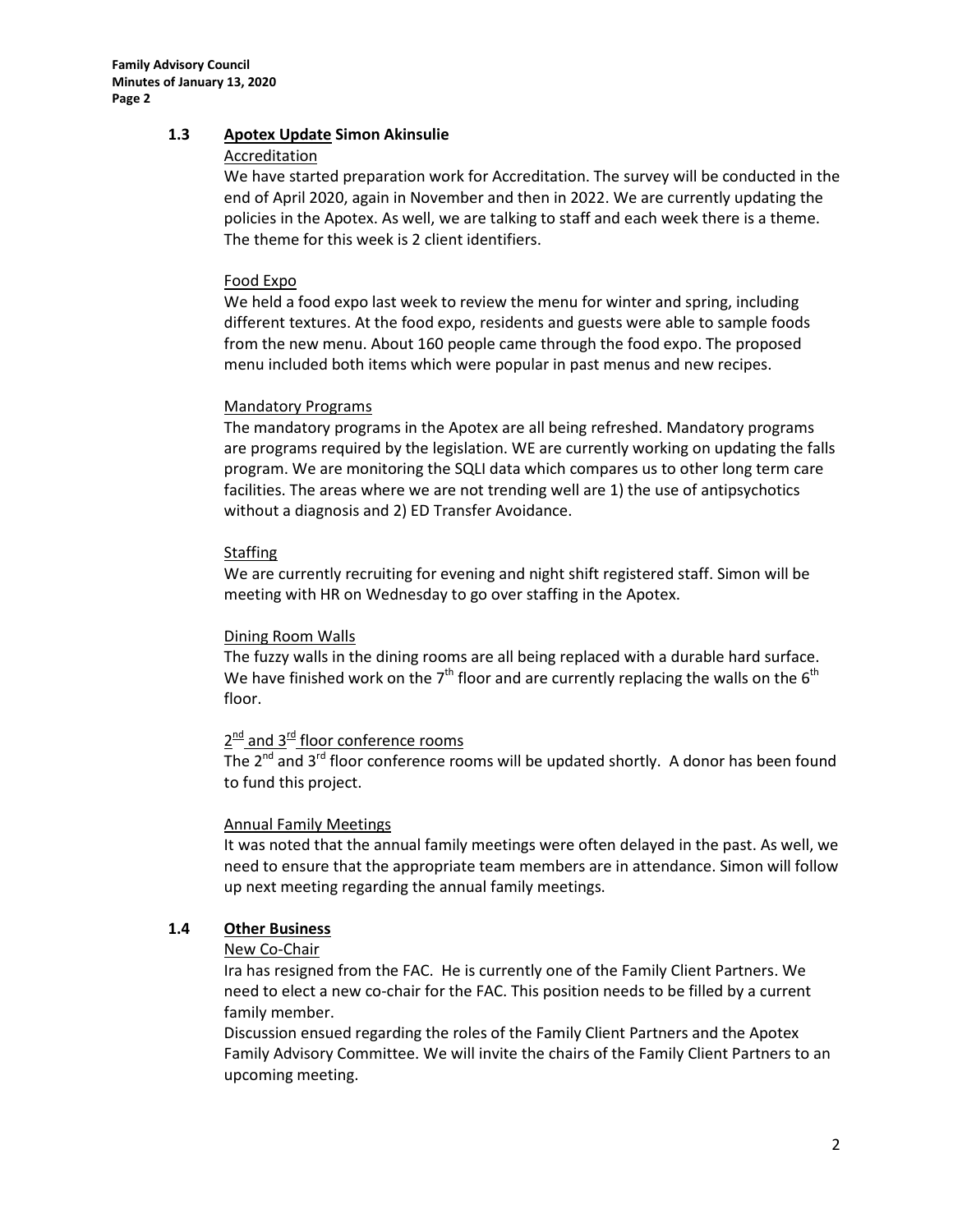**Family Advisory Council Minutes of January 13, 2020 Page 3**

# **2.0 NEXT MEETING**

The Family Advisory Council will next meet on Monday February 10, 2020 at 6:45 pm in the Exton Boardroom.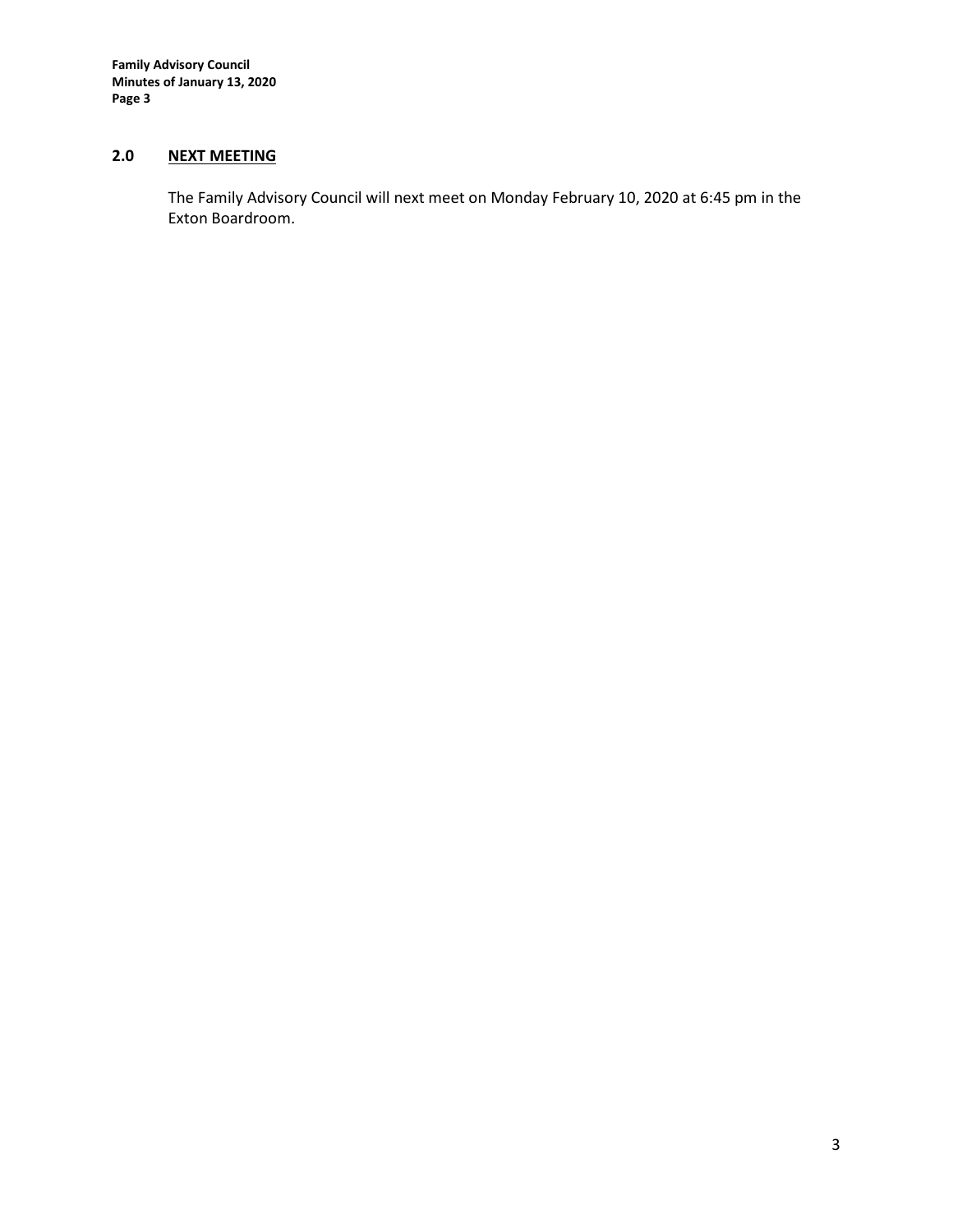

# **FAMILY ADVISORY COUNCIL MEETING MINUTES Monday, February 10, 2020 6:45 pm to 9:00 pm**

- **PRESENT:** Rebecca Egier (Co-chair); Shari Burrows (A2); Frieda Schaffel (A4); Gloria Good Draper (A5); Harriet Horlick (A5); Anne Clavir (A7); Heather Nochomovitz (A7); Annie Papernick (A7); Sholom Glouberman (Community); Gail Kaufman (Community); Jolanta Morowicz (Community); Bernard Rachlin (Community); Mark Schlossberg (Community); Eric Sobel (Community); Simon Akinsulie; Lori Socket
- **REGRETS:** Rene Pardo (A2); Lea Teper (A2); Rose Debow (3); Janice Maser (A3); Leora Holtzman (A4); Vladimir Radian (A4); Shari-Ann Rosenberg (A4); Helen Scherer (A4); Sharon Silberstein (A4); Clara Crispino (A5); Sarah Fishman (A5); Ian Kert (A5); Fern Silver (A5); Marilyn Melnick (A6); Gail Goldenberg (A7); Debbie Kessler (A7); Karen Rue (A7); Barry Tsur (A7); Francie Kendal (Community); Paul Litwack (Community); Shoshana Pellman (Community)
- **GUESTS:** Nicole Iancovitz, Manager, Culture & Arts Emily Sitter, Recreationist, Culture, Arts & Innovation Elke Ruthig, Project Manager, Patient & Consumer Education Tonya Mahar, Manager, Library Services

## **APPROVAL OF MINUTES AND AGENDA**

# **1.1 Approval of Minutes of January 13, 2020**

*It was duly MOVED and regularly SECONDED that the Minutes from the Family Advisory Council meeting on January 13, 2013 be approved. MOTION CARRIED.*

**Approval of Agenda of February 10, 2020**

*It was duly MOVED and regularly SECONDED that the Agenda of the Family Advisory Council held on February 10, 2020, be approved,. MOTION CARRIED.*

#### **1.2 Passover Nicole Iancovitz and Emily Sitter**

Nicole Iancovitz and Emily Sitter are proposing to change the location for the Passover seders from the Winter Garden to the Apotex Recreation Rooms. Clients and families will be invited to attend one seder each day. The seder will be conducted at 3:30pm after which the residents will have their festival dinner in their respective dining room.

Comments from the FAC members included:

- The Winter Garden is a very open and airy place while the recreation rooms can be more closed in.
- It is difficult getting the residents down to the Winter Garden for the seders. This has become more difficult since we no longer have porters and rely mainly on volunteers.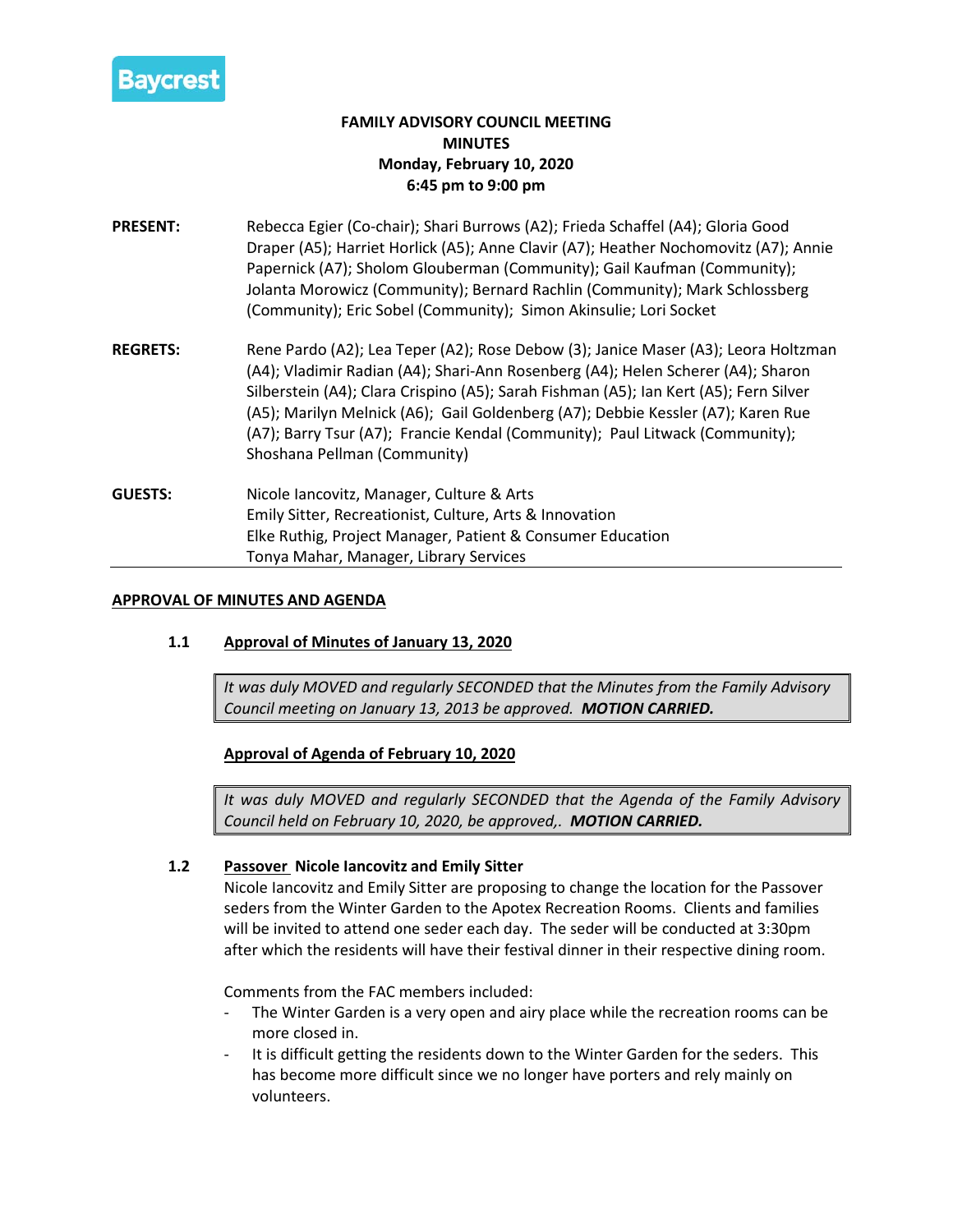- In the Winter Garden, the overflow sitting by the WA Café can not hear the seder.
- We have problems getting everyone seated in the Winter Garden.
- The recreation rooms will mean smaller and more manageable groups

There will still be an orthodox seder at 8:30. There will be no charge for the seders. Family members will be allowed to purchase meal tickets in order to dine with their loved ones in their dining room.

# **1.3 Patient, Family & Consumer Education, New & Projects Elke Ruthig, Project Manager, Patient & Consumer Education Tonya Mahar, Manager, Library Services**

#### Revitalizing the Baycrest Wellness Library

This project has been in planning for the past year. The Wellness Library is on the  $1<sup>st</sup>$ floor of the Apotex Centre. The goal is to become an innovative health literacy and information hub. To help people get the right information at the right time. The strategic direction is to provide full access to multimodal, reliable health information. The goal for the renovations is for the Wellness Library to provide the opportunity to be responsive to the impact of low health literacy, and allow people to be able to take part in their own health care.

Changes in the Wellness Library include:

- Physical space being renovated
- More focus on health information
- Material will focus mainly on brain health, memory, aging, dementia and caregiving
- More accessible space
- Greater digital presence

The Wellness Library will be closed for 2-3 weeks in early March for renovations.

#### **1.4 Change Ideas, Apotex Quality Improvement Plan Simon Akinsulie**

Simon presented the 2020-21 Quality Improvement Plan (QIP). The QIP is a documented set of quality commitments that an organization makes to its residents, staff and community, which is submitted to Ontario Health each year. The QIP priorities are set by the home but may also be a Ministry or Ontario Health priority. The status of our current QIP is:

- 1. Potentially preventable ED transfer rate: Our target is 17.4% and our current performance is 18.9%. Although we are above our target, we are still performing better than the LHIN average for Ontario.
- 2. Complaints acknowledged within 10 days: We are performing at 100%.
- 3. Would you recommend the Apotex?: Our target is 80% and we currently are performing at 94%
- 4. Percentage of residents whose palliative care needs are identified early through a comprehensive and holistic assessment: This is a new initiative and we have not collected enough data to set our goal. Our current performance is at 36%

The QIP priorties for 2021 are:

- 1. Preventing our residents unnecessary visits to the Emergency Department: The target for 2020/21 is set at 17.4%
- 2. Improving the proportion of residents who can speak up about the home without fear of consequences: The target for 2020/21 is set at 76%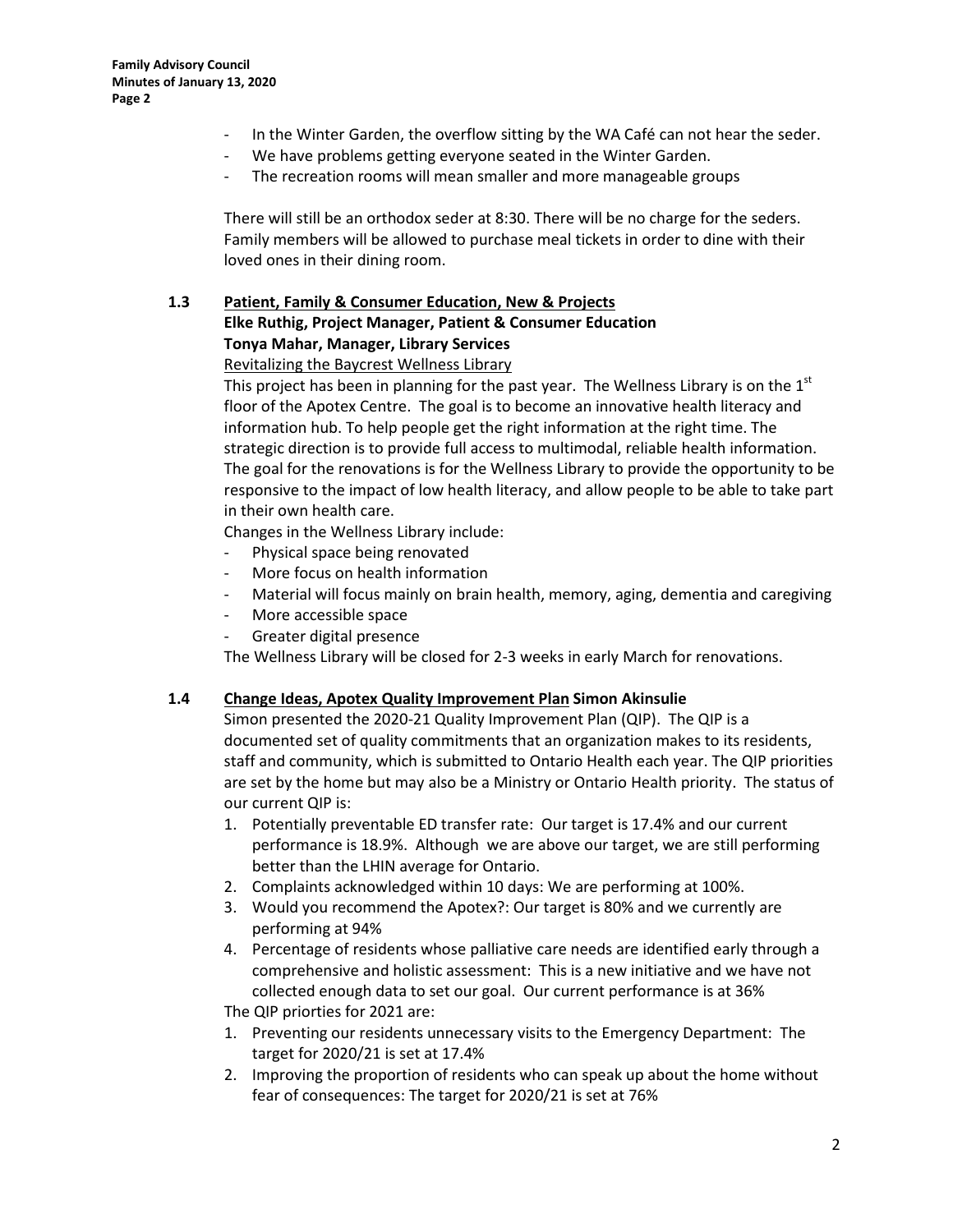- 3. Reduce inappropriate antipsychotic use: The target for 2020/21 is set at 19%
- 4. Documented assessment of palliative care needs: The target for 2020/21 is set at 100%

Discussion was held strategies or approaches which could be considered appropriate for change:

- Conversations should be held in a private area
- Be mindful of the time of day most appropriate to hold conversation
- Discussions can be held during the annual care conference
- Hold floor meetings such as town halls.

#### ACTION:

Discussion on strategies and approaches should be continued at a future meeting.

#### **1.5 Apotex Update Simon Akinsulie**

#### Family Survey

We have received back over 100 family surveys and the data is currently being compiled.

## Accreditation

We have started preparation work for Accreditation. The survey will be conducted in the end of April 2020, again in November and then in 2022.

#### **Staffing**

We have completed all our staffing requirements for registered staff, including RN's and RPN's. We currently interviewing to fill the final PSW positions.

# Dining Room Walls The work on renovating our dining room walls is continuing on schedule.

 $2^{\text{nd}}$  and  $3^{\text{rd}}$  floor conference rooms We have received donor funds to update the  $2^{nd}$  and  $3^{rd}$  floor conference rooms.

#### Coronavirus

Simon reminded everyone that there are signs posted throughout the building regarding the coronavirus. Please be mindful that if you have any of the signs and symptoms, you should not enter the building.

#### Palliative Care Training

Training has begun in the Apotex to re-launch our Palliative Care Program.

#### **1.0 NEXT MEETING**

The Family Advisory Council will next meet on Monday March 16, 2020 at 6:45 pm in the Exton Boardroom.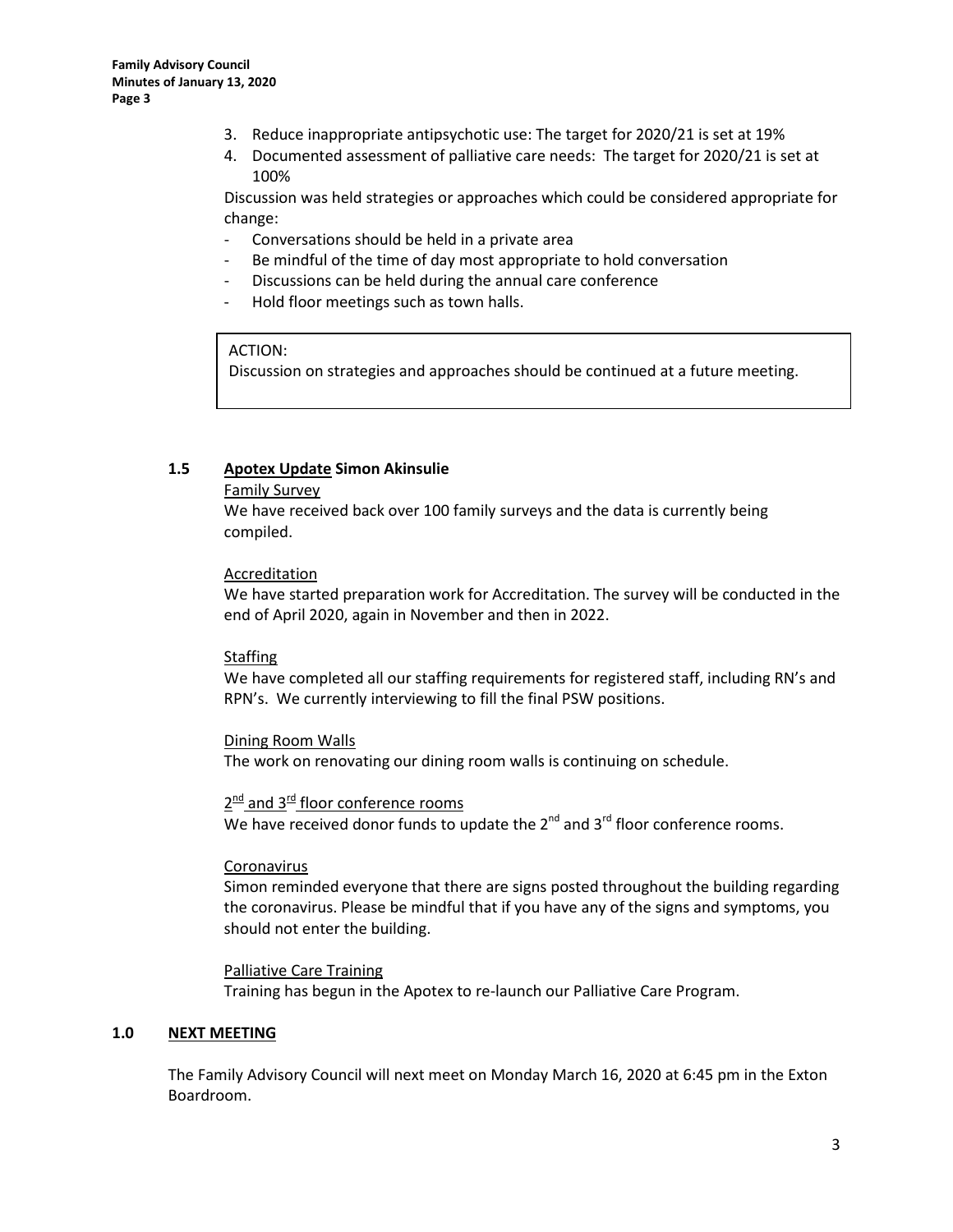

# **FAMILY ADVISORY COUNCIL MEETING MINUTES Monday, March 16, 2020 7:00 pm to 8:30 pm**

- **PRESENT:** Rebecca Egier (Co-chair); Shari Burrows (A2); Janice Maser (A3); Vladimir Radian (A4); Shari-Ann Rosenberg (A4); Frieda Schaffel (A4); Sharon Silberstein (A4); Gloria Good Draper (A5); Harriet Horlick (A5); Fern Silver (A5); Anne Clavir (A7); Annie Papernick (A7); Gail Kaufman (Community); Francie Kendal (Community); Paul Litwack (Community); Jolanta Morowicz (Community); Mark Schlossberg (Community); Simon Akinsulie; Lori Socket
- **REGRETS:** Rene Pardo (A2); Lea Teper (A2); Rose Debow (3); Leora Holtzman (A4); Helen Scherer (A4); Clara Crispino (A5); Sarah Fishman (A5); Ian Kert (A5); Marilyn Melnick (A6); Gail Goldenberg (A7); Debbie Kessler (A7); Heather Nochomovitz (A7); Karen Rue (A7); Barry Tsur (A7); Sholom Glouberman (Community); Shoshana Pellman (Community); Bernard Rachlin (Community); Eric Sobel (Community)
- **GUESTS:** Scott Ovenden, Vice-President, Clinical Programs and Corporate Performance Satyajeet Bhoite, Infection Control Practitioner

## **APPROVAL OF MINUTES AND AGENDA**

# **1.1 Approval of Minutes of February 10, 2020**

*It was duly MOVED and regularly SECONDED that the Minutes from the Family Advisory Council meeting on February 10, 2013 be approved with corrections. MOTION CARRIED.*

**Approval of Agenda of March 16, 2020**

*It was duly MOVED and regularly SECONDED that the Agenda of the Family Advisory Council held on March 16, 2020, be approved,. MOTION CARRIED.*

#### **1.2 Covid-19 Update Simon Akinsulie, Scott Ovenden and Satyajeet Bhoite**

The FAC meeting was held via teleconference. Simon Akinsulie, Scott Ovenden and Satyajeet Bhoite provided updates as to the actions being taken at the Apotex and at the whole Baycrest campus. A task force has been created which is updated regularly by the Ministry of Health task force. Simon represents the Client Care Operations.

The Apotex is promoting social distancing. This includes the cancellation of group activities. As well the tables in each dining area are spaced out. There is active screening done for all new residents as well as those who are returning to the Apotex.

There is active screening at each entrance to the building.

We have enhanced our environmental services to include regular cleaning of hand rails and elevator buttons.